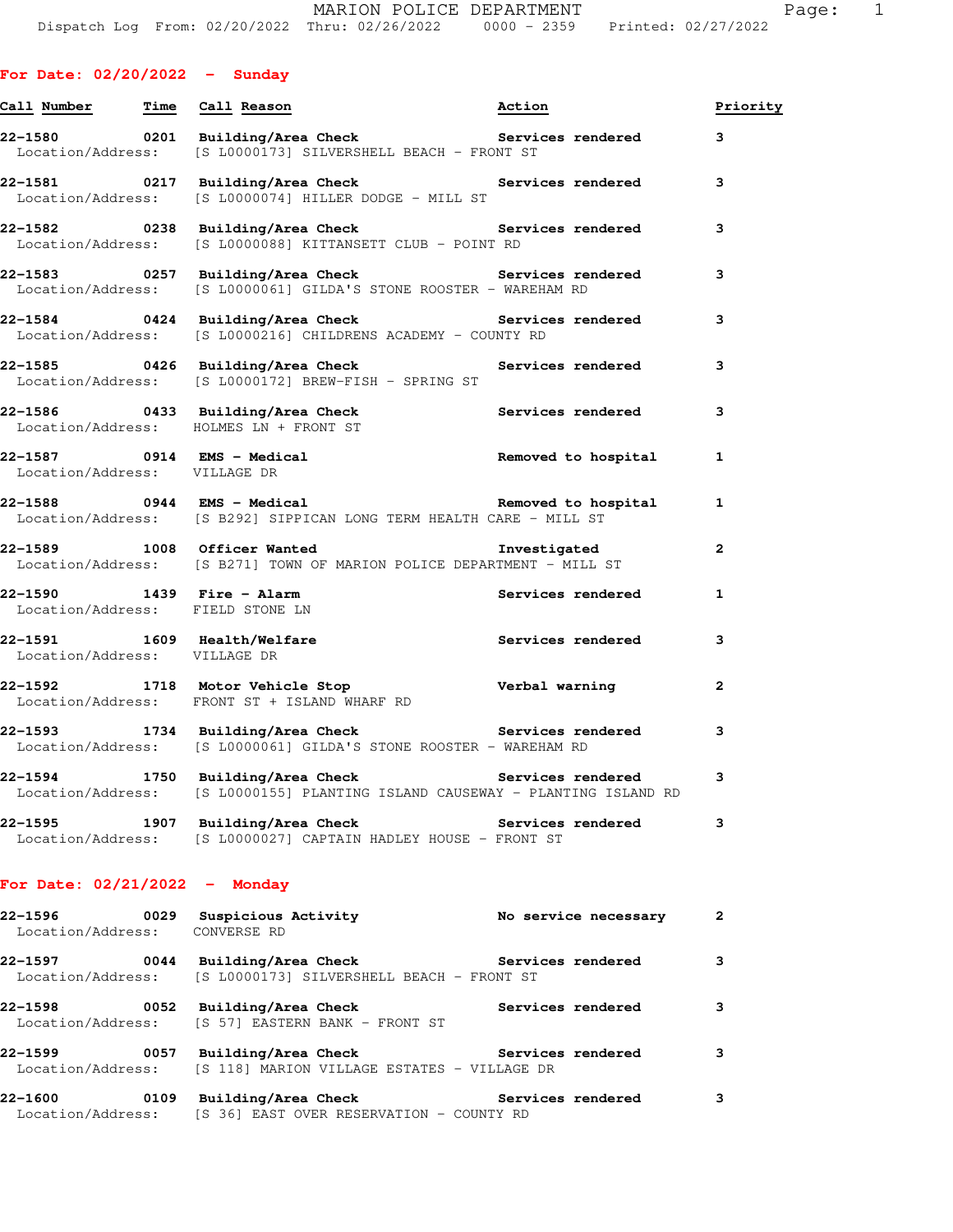| Location/Address: VILLAGE DR                                   |                                                                                                                                      |                            |              |
|----------------------------------------------------------------|--------------------------------------------------------------------------------------------------------------------------------------|----------------------------|--------------|
|                                                                | 22-1621 2317 Fire - Smoke Investigation Accidental/defective alarm                                                                   |                            |              |
|                                                                | 22-1620 2111 Building/Area Check Services rendered<br>Location/Address: [S L0000027] CAPTAIN HADLEY HOUSE - FRONT ST                 |                            | 3            |
| 22-1619 1941 General Service<br>Location/Address: HERMITAGE RD |                                                                                                                                      | Investigated               | 3            |
| 22-1618 1927 EMS - Medical                                     | Location/Address: [S B292] SIPPICAN LONG TERM HEALTH CARE - MILL ST                                                                  | Removed to hospital        | 1            |
|                                                                | 22-1617 1757 911 Call - Accidental Referred to other agency 2<br>Location/Address: [S B292] SIPPICAN LONG TERM HEALTH CARE - MILL ST |                            |              |
| 22-1616                                                        | 1744 Motor Vehicle Stop<br>Location/Address: FRONT ST + PUMPING STATION RD                                                           | Verbal warning             | $\mathbf{2}$ |
| Location/Address: ROUTE 195 EAST                               | 22-1615 1731 Motor Vehicle Complaint No service necessary                                                                            |                            | $\mathbf{2}$ |
| Location/Address: [S3] THATCHER LN                             | 22-1614 1543 9-1-1 Call - Abandoned                                                                                                  | Referred to other agency 2 |              |
|                                                                | 22-1613 1339 Fire - Smoke Investigation<br>Location/Address: WAREHAM RD + COVE'S END RD                                              | Investigated               | 1            |
| Location/Address: PARLOWTOWN RD                                | 22-1612 1320 Building/Area Check Services rendered                                                                                   |                            | 3            |
| Location/Address: ABELS WAY                                    | 22-1611 1302 Building/Area Check 1997 Services rendered                                                                              |                            | 3            |
| Location/Address: DELANO RD                                    | 22-1610 1136 Follow Up Investigation Services rendered                                                                               |                            | 3            |
| Location/Address: FRONT ST                                     | 22-1609 0956 Animal Complaint                                                                                                        | No service necessary       | 3            |
|                                                                | 22-1608 1930 Building/Area Check 1988 Services rendered<br>Location/Address: [S L0000011] THE CAZ - BARROS DR                        |                            | 3            |
| Location/Address: WAREHAM RD                                   | 22-1607 0653 Motor Vehicle Stop                                                                                                      | Verbal warning             | $\mathbf{2}$ |
| Location/Address: MILL ST                                      |                                                                                                                                      |                            | 3            |
| Location/Address: OAKDALE AVE                                  | 22-1605 0247 Building/Area Check Services rendered                                                                                   |                            | 3            |
|                                                                | 22-1604 0241 Building/Area Check Services rendered<br>Location/Address: [S L0000216] CHILDRENS ACADEMY - COUNTY RD                   |                            | 3            |
|                                                                | 22-1603 			 0240 Building/Area Check 			 Services rendered<br>Location/Address: [S L0000221] WASHBURN PARK - WASHBURN PARK RD        |                            | 3            |
| Location/Address: WAREHAM RD                                   |                                                                                                                                      |                            | 3            |
| Location/Address: WHYNOT CT                                    | 22-1601 0112 Building/Area Check 5ervices rendered                                                                                   |                            | 3            |

## **22-1622 0325 Building/Area Check Investigated 3**  Location/Address: [S L0000182] SIPPICAN SCHOOL BASEBALL FIELD - PARK ST

| 22-1623<br>0334 Directed Patrol<br>Investigated |  |  |
|-------------------------------------------------|--|--|
|-------------------------------------------------|--|--|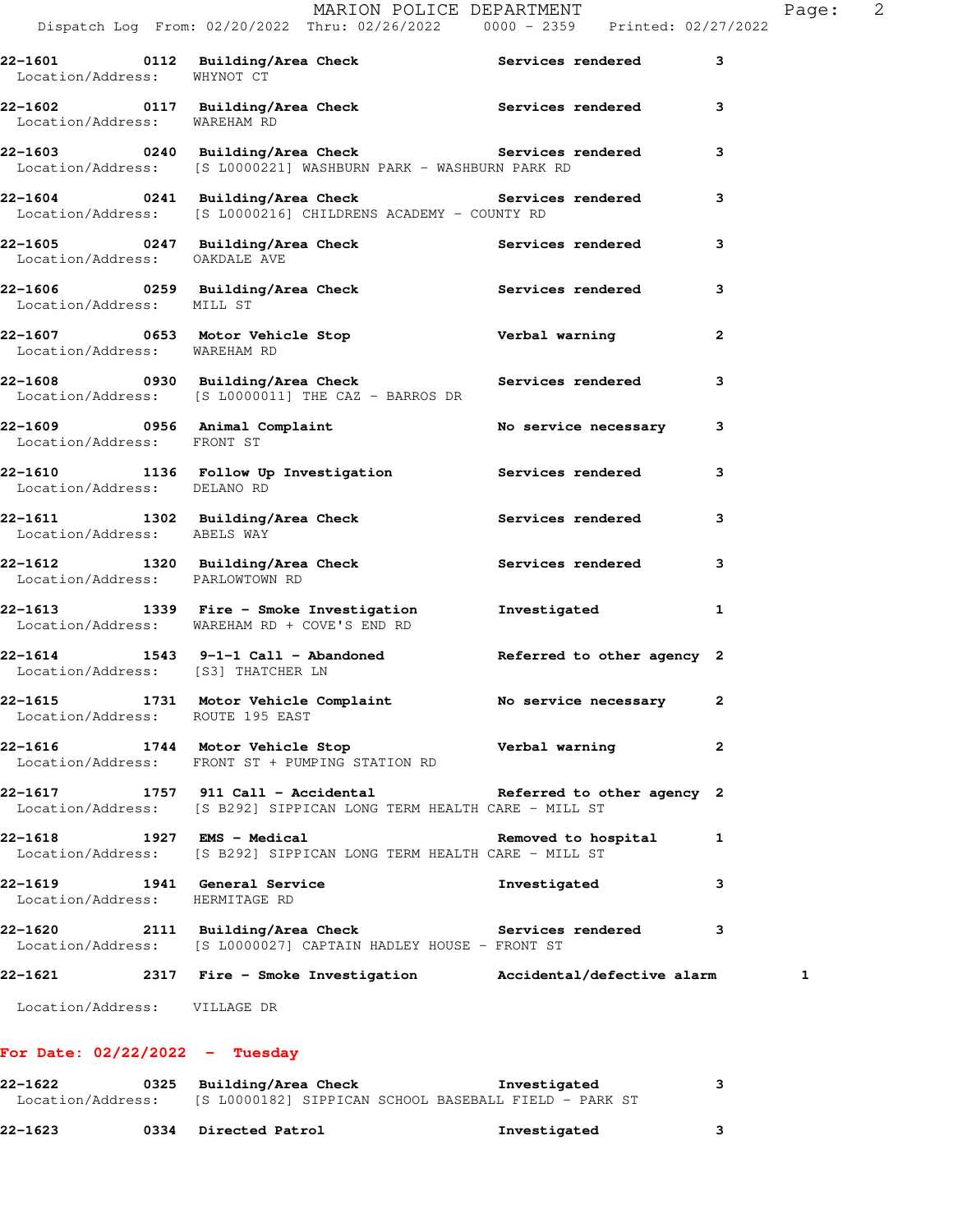|                                                                        | MARION POLICE DEPARTMENT<br>Dispatch Log From: 02/20/2022 Thru: 02/26/2022 0000 - 2359 Printed: 02/27/2022                     |                          | Page: 3      |  |
|------------------------------------------------------------------------|--------------------------------------------------------------------------------------------------------------------------------|--------------------------|--------------|--|
| Location/Address: CONVERSE RD                                          |                                                                                                                                |                          |              |  |
|                                                                        | 22-1624 0344 Building/Area Check 6 Services rendered 3<br>Location/Address: [S L0000040] CUMBERLAND FARMS (SOUTH) - WAREHAM RD |                          |              |  |
|                                                                        | 22-1625 0344 Building/Area Check Services rendered<br>Location/Address: [S 57] EASTERN BANK - FRONT ST                         |                          | 3            |  |
|                                                                        | 22-1626 		 0347 Building/Area Check 		 Services rendered<br>Location/Address: [S L0000172] BREW-FISH - SPRING ST               |                          | 3            |  |
|                                                                        | 22-1627      0351   Building/Area Check           Investigated<br>Location/Address:   [S 36] EAST OVER RESERVATION - COUNTY RD |                          | 3            |  |
|                                                                        | 22-1628 0354 Building/Area Check Services rendered<br>Location/Address: [S 137] TRI TOWN MOTORS - WAREHAM RD                   |                          | 3            |  |
|                                                                        | 22-1629 0357 Building/Area Check Investigated<br>Location/Address: [S 118] MARION VILLAGE ESTATES - VILLAGE DR                 |                          | 3            |  |
|                                                                        | 22-1630 0357 Building/Area Check Services rendered<br>Location/Address: [S L0000074] HILLER DODGE - MILL ST                    |                          | 3            |  |
|                                                                        | 22-1631 0616 Building/Area Check Services rendered 3<br>Location/Address: [S L0000082] ISLAND WHARF MARINE - ISLAND WHARF RD   |                          |              |  |
| Location/Address: STONEY RUN LN                                        | 22-1632 0958 Lost Property                                                                                                     | Report assigned          | 3            |  |
|                                                                        | 22-1633 1012 Directed Patrol 1 Services rendered 3<br>Location/Address: FRONT ST + WAREHAM RD                                  |                          |              |  |
|                                                                        | 22-1634 1034 Building/Area Check <b>The Investigated</b><br>Location/Address: [S L0000221] WASHBURN PARK - WASHBURN PARK RD    |                          | 3            |  |
|                                                                        | 22-1635 1051 Waterways Area Patrol Services rendered<br>Location: [S L0000019] BIRD ISLAND                                     |                          | 3            |  |
| Location/Address: BARNABAS RD                                          | 22-1636 1135 General Service <b>Services</b> Services rendered                                                                 |                          | 3            |  |
|                                                                        | 22-1637 1151 Officer Wanted<br>Location/Address: [S B293] MARCONI VILLAGE - MILL ST                                            | Services rendered        | $\mathbf{2}$ |  |
| Location/Address: POINT RD                                             | 22-1638 1200 Fire - Smoke Investigation                                                                                        | Investigated             | 1            |  |
| 22-1639 1204 Officer Wanted<br>Location/Address: VILLAGE DR            |                                                                                                                                | Peace restored           | 2            |  |
| 22-1640 1316 Animal Complaint<br>Location/Address: PLEASANT ST         |                                                                                                                                | Investigated             | 3            |  |
| 22-1641                                                                | 1522 Fire - Mutual Aid<br>Location: [12] ONSET FIRE STATION                                                                    | <b>Services rendered</b> | $\mathbf{1}$ |  |
| 22-1642 1614 Road Hazard<br>Location/Address: MILL ST                  |                                                                                                                                | Area search negative     | 3            |  |
| 22-1643 1619 Building/Area Check<br>Location/Address: COTTAGE LN       |                                                                                                                                | Services rendered        | 3            |  |
| 22-1644 1623 Motor Vehicle Stop<br>Location/Address: MILL ST + MAIN ST |                                                                                                                                | Citation issued          | $\mathbf{2}$ |  |
| 22-1645 1642 Transport<br>Location/Address: MILL ST + MAIN ST          |                                                                                                                                | Services rendered        | 3            |  |
| Location/Address: SHAWONDASSE RD                                       | 22-1646 1700 Building/Area Check                                                                                               | <b>Services rendered</b> | 3            |  |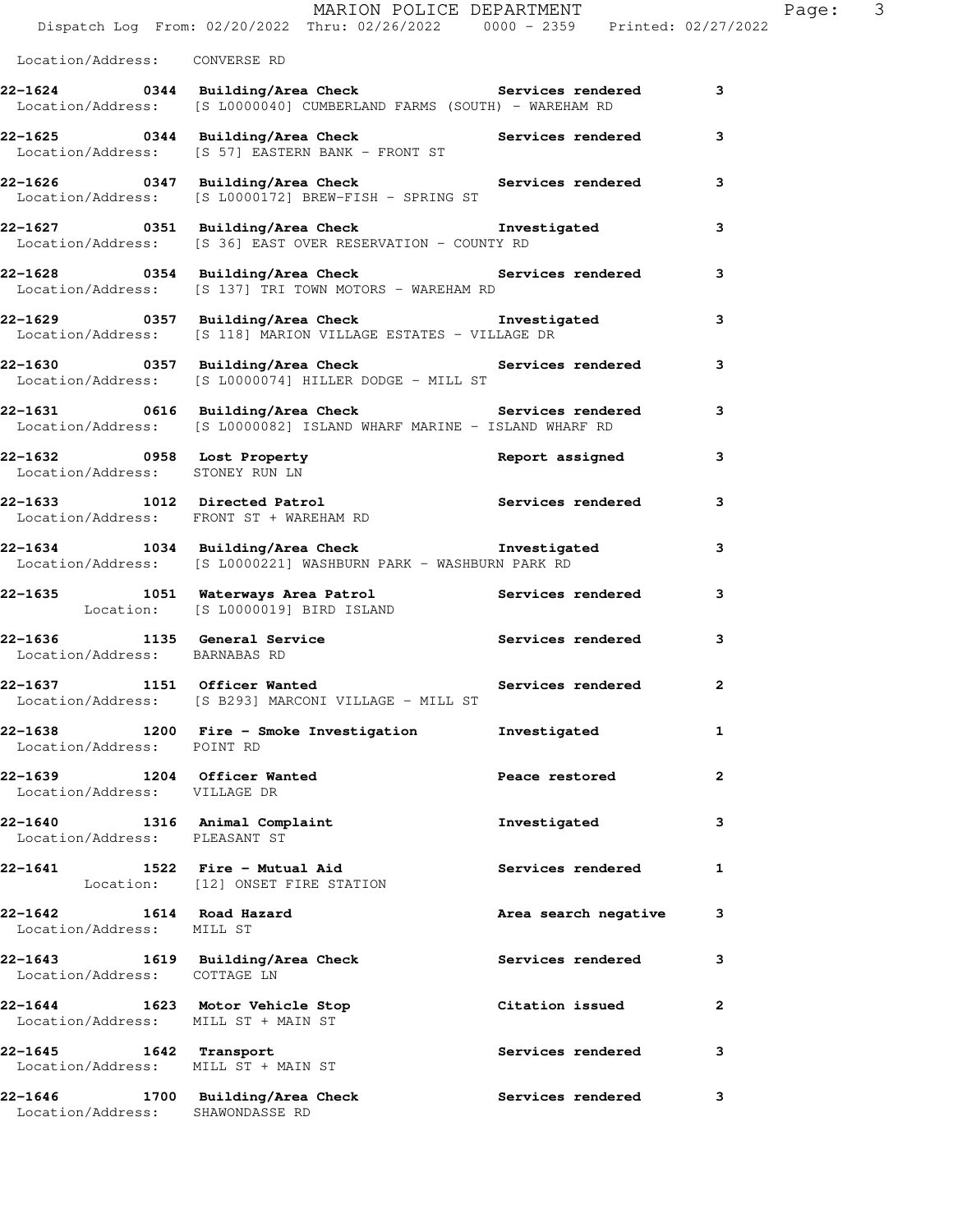|                                                                     |                                                                   | MARION POLICE DEPARTMENT<br>Dispatch Log From: 02/20/2022 Thru: 02/26/2022 0000 - 2359 Printed: 02/27/2022                                                                                        |              | Page: 4 |  |
|---------------------------------------------------------------------|-------------------------------------------------------------------|---------------------------------------------------------------------------------------------------------------------------------------------------------------------------------------------------|--------------|---------|--|
|                                                                     |                                                                   | 22-1647 1725 Building/Area Check <b>Services</b> rendered 3                                                                                                                                       |              |         |  |
| Location/Address: GREEN ST                                          |                                                                   | 22-1648 1825 Building/Area Check <b>Services</b> rendered 3                                                                                                                                       |              |         |  |
|                                                                     |                                                                   | Location/Address: [S L0000230] TOWN OF MARION WING'S COVE BOAT RAMP - DELANO RD<br>22-1649 2005 Building/Area Check Services rendered 3<br>Location/Address: [S 137] TRI TOWN MOTORS - WAREHAM RD |              |         |  |
|                                                                     |                                                                   | 22-1650<br>2029 Building/Area Check Bervices rendered 3<br>Location/Address: [S 36] EAST OVER RESERVATION - COUNTY RD                                                                             |              |         |  |
|                                                                     |                                                                   |                                                                                                                                                                                                   |              |         |  |
|                                                                     |                                                                   | 22-1651  2048  Building/Area Check  Services rendered  3<br>Location/Address: [S 168] MAGNOLLIA CRANBERRY - FRONT ST                                                                              |              |         |  |
|                                                                     |                                                                   | 22-1652<br>Location/Address: [S 81] DEPINA LANDING - RIVER RD<br>Location/Address: [S 81] DEPINA LANDING - RIVER RD                                                                               | 3            |         |  |
|                                                                     |                                                                   | 22-1653 2218 Building/Area Check Services rendered 3<br>Location/Address: [S L0000074] HILLER DODGE - MILL ST                                                                                     |              |         |  |
| Location/Address: VILLAGE DR                                        |                                                                   | 22-1654 2257 Noise Complaint <b>120 Complaint</b> Services rendered                                                                                                                               | $\mathbf{2}$ |         |  |
| For Date: 02/23/2022 - Wednesday                                    |                                                                   |                                                                                                                                                                                                   |              |         |  |
| Location/Address: RIVER RD                                          |                                                                   | 22-1655      0113 Building/Area Check          Services rendered                                                                                                                                  | 3            |         |  |
|                                                                     | Location/Address: [S 36] EAST OVER RESERVATION - COUNTY RD        | 22-1656 0121 Building/Area Check <b>Services</b> rendered 3                                                                                                                                       |              |         |  |
|                                                                     | Location/Address: [S L0000027] CAPTAIN HADLEY HOUSE - FRONT ST    |                                                                                                                                                                                                   | 3            |         |  |
|                                                                     | Location/Address: [S 57] EASTERN BANK - FRONT ST                  | 22-1658 		 0125 Building/Area Check 		 Services rendered 3                                                                                                                                        |              |         |  |
|                                                                     | Location/Address: [S L0000216] CHILDRENS ACADEMY - COUNTY RD      | 22-1659 		 0128 Building/Area Check 		 Services rendered                                                                                                                                          | 3            |         |  |
| 22-1660 0135 Building/Area Check<br>Location/Address: BROOKHAVEN LN |                                                                   | Services rendered                                                                                                                                                                                 | 3            |         |  |
|                                                                     | Location/Address: [S L0000061] GILDA'S STONE ROOSTER - WAREHAM RD | 22-1661 		 0136 Building/Area Check 		 Services rendered                                                                                                                                          | 3            |         |  |
| Location/Address:                                                   | 22-1662 0143 Building/Area Check<br>ISLAND WHARF RD               | Services rendered                                                                                                                                                                                 | 3            |         |  |
|                                                                     | Location/Address: [S 131] FIELDSTONE FARM MARKET - MILL ST        |                                                                                                                                                                                                   | 3            |         |  |
| Location/Address:                                                   | REZENDES TER                                                      | 22-1664       0153   Building/Area Check          Services rendered                                                                                                                               | 3            |         |  |
| Location/Address:                                                   | [S L0000173] SILVERSHELL BEACH - FRONT ST                         | 22-1665 6238 Building/Area Check 5ervices rendered                                                                                                                                                | 3            |         |  |
| 22–1666<br>Location/Address: ROUTE 195 WEST                         | 0300 Building/Area Check                                          | <b>Services rendered</b>                                                                                                                                                                          | 3            |         |  |

**22-1667 1006 Paper Service Services rendered 3**  Location/Address: [S B293] MARCONI VILLAGE - MILL ST **22-1668 1057 Waterways Complaint Services rendered 2** 

Location/Address: [S 3] RAM ISLAND - RAM ISLAND

**22-1669 1227 911 Call - Accidental No service necessary 2**  Location/Address: [S L0000203] TABOR ACADEMY - KITCHEN - FRONT ST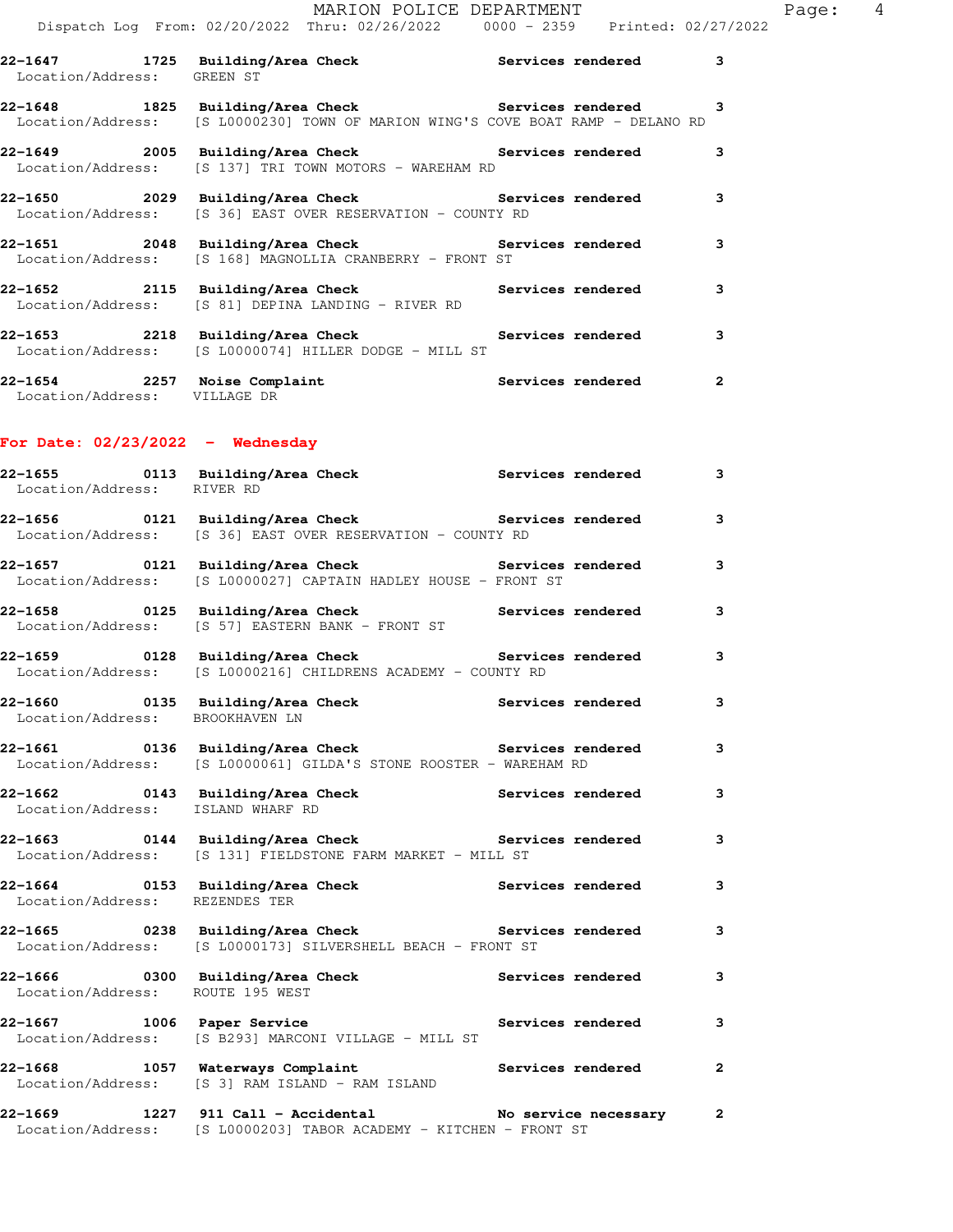**22-1670 1231 Health/Welfare Investigated 3** 

| Location/Address: WAREHAM RD      |                                                                                                                                                   |                          |                |
|-----------------------------------|---------------------------------------------------------------------------------------------------------------------------------------------------|--------------------------|----------------|
| Location/Address: DELANO RD       | 22-1671 1346 Officer Wanted 1997 Report assigned                                                                                                  |                          | 2              |
|                                   | 22-1672 1432 Building/Area Check Services rendered<br>Location/Address: [S 118] MARION VILLAGE ESTATES - VILLAGE DR                               |                          | 3              |
| Location/Address: POINT RD        | 22-1673 1458 Suspicious Activity 1988 Services rendered                                                                                           |                          | $\overline{2}$ |
| Location/Address: COUNTY RD       | 22-1674 1618 Directed Patrol 10 Services rendered                                                                                                 |                          | 3              |
|                                   | 22-1675 1649 Building/Area Check 1988 Services rendered<br>Location/Address: [S L0000173] SILVERSHELL BEACH - FRONT ST                            |                          | 3              |
| Location/Address: HUCKLEBERRY WAY | 22-1676 1707 EMS - Medical Services rendered                                                                                                      |                          | 1              |
|                                   | Location/Address: [S 169] TRI TOWN BABRBER SHOP - WAREHAM RD                                                                                      |                          | $\overline{2}$ |
|                                   | 22-1678 2138 Burglar Alarm 22-1678 Accidental/defective alarm                                                                                     |                          | 2              |
|                                   | Location/Address: [S B287] THOMPSON CONSULTANTS - MILL ST                                                                                         |                          |                |
|                                   | 22-1679 2230 Building/Area Check Services rendered<br>Location/Address: [S L0000151] OLD LANDING WHARF - FRONT ST                                 |                          | 3              |
|                                   | 22-1680 2232 Building/Area Check 22-1680 Services rendered 3<br>Location/Address: [S L0000082] ISLAND WHARF MARINE - ISLAND WHARF RD              |                          |                |
| For Date: $02/24/2022 - Thursday$ |                                                                                                                                                   |                          |                |
|                                   | Location/Address: [S 125] BLUE HAIR SALON - WAREHAM RD                                                                                            |                          |                |
|                                   | Location/Address: [S L0000172] BREW-FISH - SPRING ST                                                                                              |                          | 3              |
|                                   | 22-1683 		 0113 Building/Area Check 		 Services rendered 3<br>Location/Address: [S 36] EAST OVER RESERVATION - COUNTY RD                          |                          |                |
| 22-1684                           | 0136 Building/Area Check<br>Location/Address: [S L0000088] KITTANSETT CLUB - POINT RD                                                             | Services rendered        | 3              |
|                                   | 22-1685      0140  Building/Area Check          Services rendered<br>Location/Address: [S L0000155] PLANTING ISLAND CAUSEWAY - PLANTING ISLAND RD |                          | 3              |
| 22-1686                           | 0143 Building/Area Check Services rendered<br>Location/Address: [S L0000230] TOWN OF MARION WING'S COVE BOAT RAMP - DELANO RD                     |                          | 3              |
| Location/Address:                 | [S L0000061] GILDA'S STONE ROOSTER - WAREHAM RD                                                                                                   |                          | 3              |
| Location/Address:                 | 22-1688 6421 Building/Area Check 5ervices rendered<br>[S 151] ABINGTON BANK - FRONT ST                                                            |                          | 3              |
| Location/Address:                 | 22-1689 0432 Building/Area Check<br>MOORINGS RD                                                                                                   | <b>Services rendered</b> | 3              |
| Location/Address:                 | 22-1690       0442  Building/Area Check          Services rendered<br>[S L0000173] SILVERSHELL BEACH - FRONT ST                                   |                          | 3              |
| 22-1691                           | 0445 Building/Area Check Services rendered<br>Location/Address: [S L0000082] ISLAND WHARF MARINE - ISLAND WHARF RD                                |                          | 3              |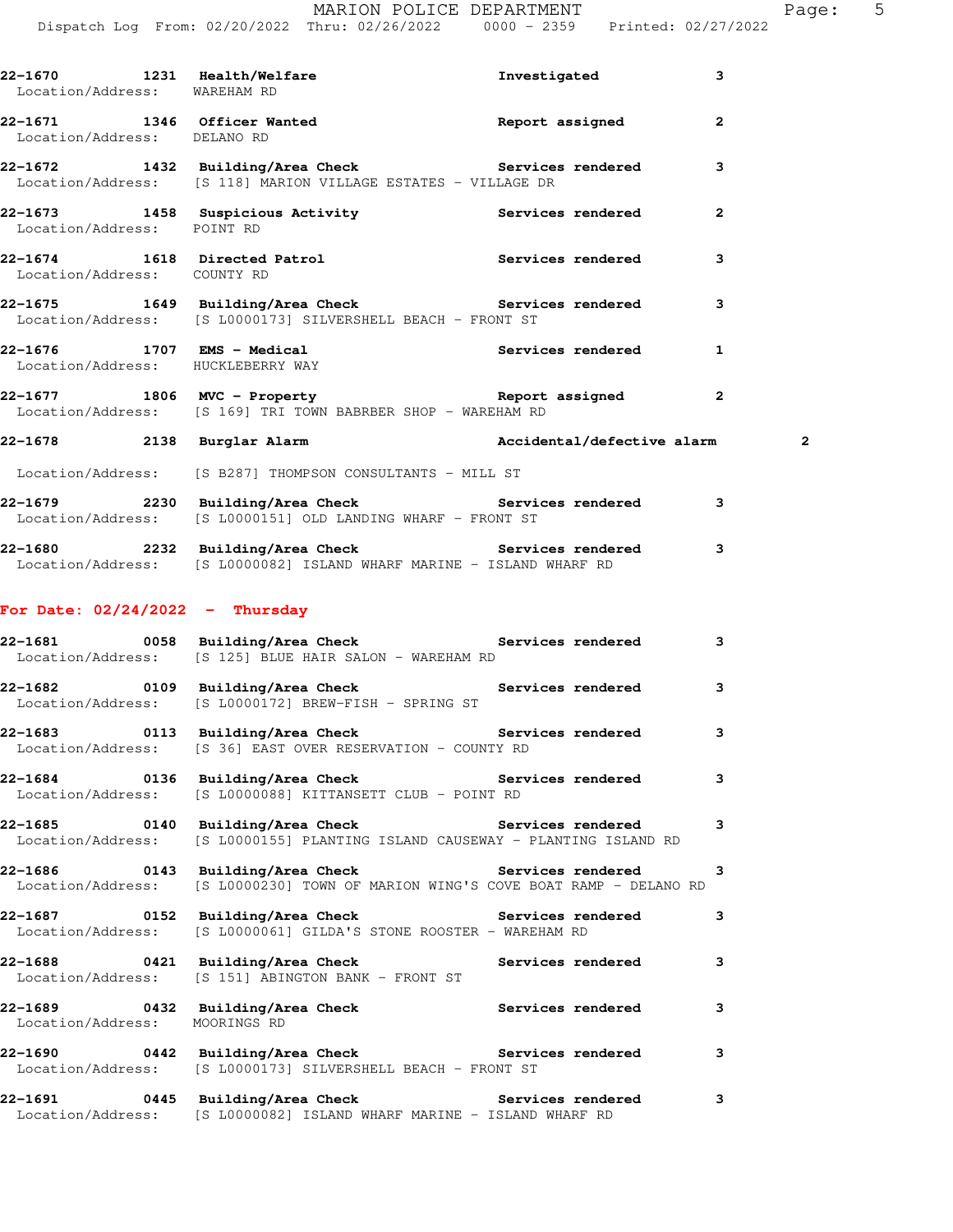| . .<br>– |  |
|----------|--|
|          |  |
|          |  |
|          |  |
|          |  |
|          |  |
|          |  |

|                               | Dispatch Log From: 02/20/2022 Thru: 02/26/2022 0000 - 2359 Printed: 02/27/2022                                            |                             |              |   |
|-------------------------------|---------------------------------------------------------------------------------------------------------------------------|-----------------------------|--------------|---|
| Location/Address: POINT RD    | 22-1692 0619 General Service 20 Services rendered 3                                                                       |                             |              |   |
| Location/Address: WAREHAM RD  | 22-1693 0801 Officer Wanted <b>1988 Report assigned</b> 2                                                                 |                             |              |   |
|                               | 22-1694 0859 EMS - Medical<br>Location/Address: VILLAGE DR                                                                | Services rendered 1         |              |   |
| Location/Address: MOORINGS RD | 22-1695 0918 Animal Complaint 1997 Referred to other agency 3                                                             |                             |              |   |
| Location/Address: COUNTY RD   | 22-1696 1029 Directed Patrol                                                                                              | Investigated                | 3            |   |
| Location/Address: OAKDALE AVE | 22-1697 1039 Waterways Complaint Communication Unfounded                                                                  |                             | $\mathbf{2}$ |   |
|                               | 22-1698 1053 Building/Area Check 1nvestigated<br>Location/Address: [S 118] MARION VILLAGE ESTATES - VILLAGE DR            |                             | 3            |   |
|                               | 22-1699 1058 Building/Area Check 1nvestigated<br>Location/Address: [S L0000221] WASHBURN PARK - WASHBURN PARK RD          |                             | 3            |   |
|                               | 22-1700 1101 Building/Area Check Investigated<br>Location/Address: [S B512] LITTLE NECK VILLAGE - WAREHAM RD              |                             | 3            |   |
|                               | 22-1701 1250 Assist/Other Police Department Services rendered<br>Location/Address: FRONT ST + COUNTY RD                   |                             | $\mathbf{2}$ |   |
| Location/Address: POINT RD    | 22-1702 1329 EMS - Medical No service necessary 1                                                                         |                             |              |   |
| Location/Address: POINT RD    | 22-1703 1503 EMS - Medical 1 1 Removed to hospital 1                                                                      |                             |              |   |
|                               | 22-1704 1508 Missing Person<br>Location/Address: [S L0000183] SIPPICAN SCHOOL PLAYGROUND - SPRING ST                      |                             | $\mathbf{2}$ |   |
|                               | 22-1705 1511 911 Call - Accidental Maccidental/defective alarm                                                            |                             |              | 2 |
|                               | Location/Address: [S B292] SIPPICAN LONG TERM HEALTH CARE - MILL ST                                                       |                             |              |   |
|                               | 22-1706 1525 Suspicious Motor Vehicle Referred to other agency 2<br>Location: RT 195 WEST MM 31.6                         |                             |              |   |
| 22-1707 1539 Burglar Alarm    |                                                                                                                           | No such person can be found |              | 2 |
|                               | Location/Address: [S 152] FRONT ST                                                                                        |                             |              |   |
| Location/Address: MOORINGS RD | 22-1708 1618 Directed Patrol                                                                                              | <b>Services rendered</b>    | 3            |   |
| Location/Address: COUNTY RD   | 22-1709 1706 Directed Patrol                                                                                              | <b>Services rendered</b>    | 3            |   |
|                               | 22-1710 1709 Directed Patrol 1998 Services rendered<br>Location/Address: [S L0000027] CAPTAIN HADLEY HOUSE - FRONT ST     |                             | 3            |   |
|                               | 22-1711 1753 Road Hazard Services rendered<br>Location/Address: [S L0000047] EDEN LANDSCAPES & GARDEN CENTER - WAREHAM RD |                             | 3            |   |
|                               | 22-1712 2204 Building/Area Check Services rendered<br>Location/Address: [S L0000173] SILVERSHELL BEACH - FRONT ST         |                             | 3            |   |
|                               | 22-1713 2217 Building/Area Check Services rendered<br>Location/Address: [S L0000221] WASHBURN PARK - WASHBURN PARK RD     |                             | 3            |   |

**For Date: 02/25/2022 - Friday**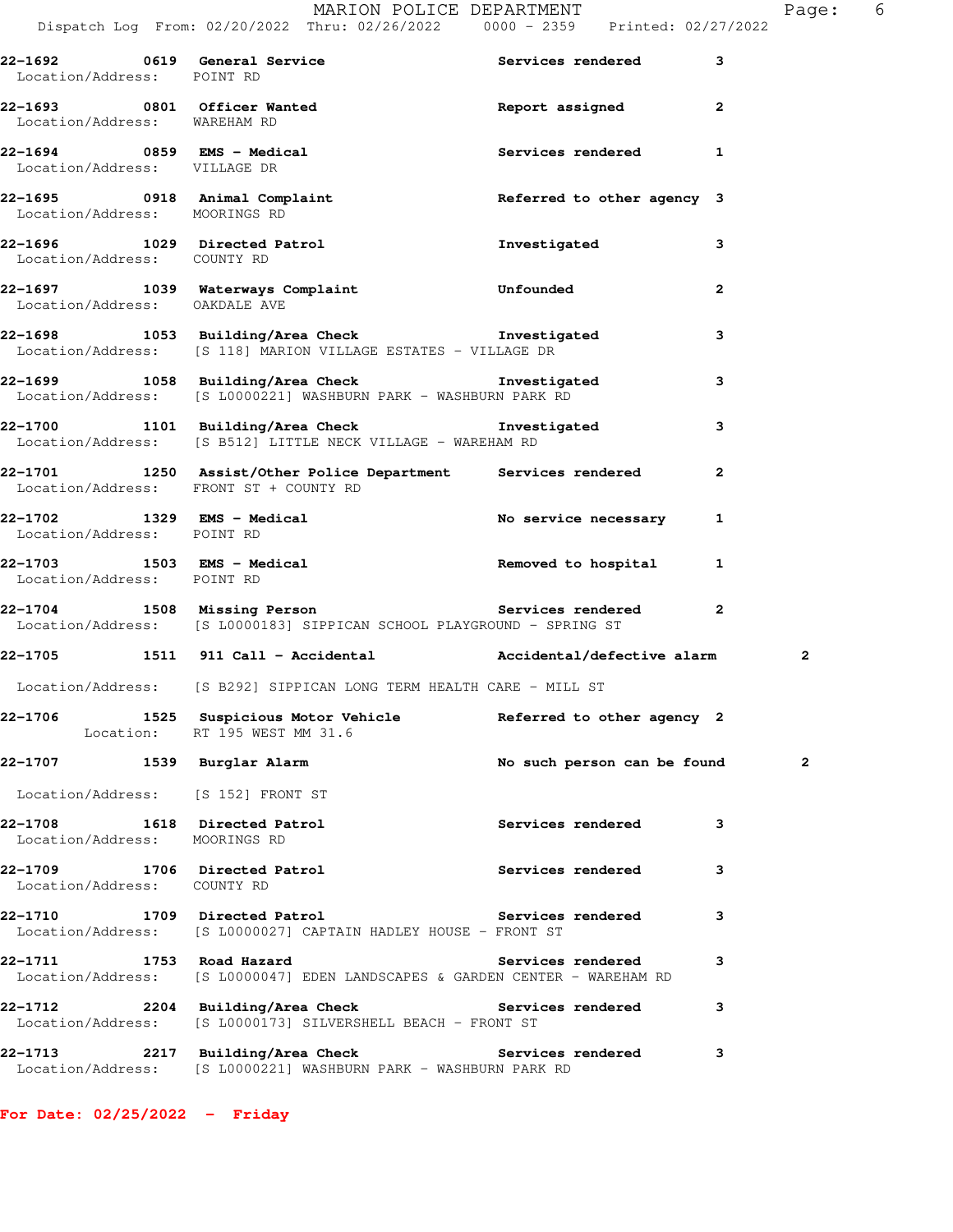|                                                                       | Dispatch Log From: 02/20/2022 Thru: 02/26/2022   0000 - 2359   Printed: 02/27/2022                                                        | MARION POLICE DEPARTMENT    |              | Page: 7 |  |
|-----------------------------------------------------------------------|-------------------------------------------------------------------------------------------------------------------------------------------|-----------------------------|--------------|---------|--|
|                                                                       | 22-1714 		 0112 Building/Area Check 		 Services rendered<br>Location/Address: [S 57] EASTERN BANK - FRONT ST                              |                             | 3            |         |  |
|                                                                       | 22-1715 		 0125 Building/Area Check 		 Services rendered<br>Location/Address: [S L0000155] PLANTING ISLAND CAUSEWAY - PLANTING ISLAND RD  |                             | 3            |         |  |
|                                                                       | 22-1716 0133 Building/Area Check Services rendered<br>Location/Address: [S L0000088] KITTANSETT CLUB - POINT RD                           |                             | 3            |         |  |
|                                                                       | 22-1717 0200 Building/Area Check Services rendered 3<br>Location/Address: [S 118] MARION VILLAGE ESTATES - VILLAGE DR                     |                             |              |         |  |
|                                                                       | 22-1718 0436 Building/Area Check Services rendered 3<br>Location/Address: [S B392] SIPPICAN SCHOOL - SPRING ST                            |                             |              |         |  |
|                                                                       | 22-1719 0441 Building/Area Check Services rendered<br>Location/Address: [S L0000082] ISLAND WHARF MARINE - ISLAND WHARF RD                |                             | 3            |         |  |
| Location: 195 E                                                       | 22-1720 0553 MVC - Property Services rendered 2                                                                                           |                             |              |         |  |
| Location: 195 E                                                       | 22-1721 0714 MVC - Property <b>120 Services</b> rendered                                                                                  |                             | $\mathbf{2}$ |         |  |
|                                                                       | 22-1722 0919 General Service No such person can be found                                                                                  |                             |              | 3       |  |
|                                                                       | Location/Address: SILVERSHELL INN - FRONT ST                                                                                              |                             |              |         |  |
|                                                                       | 22-1723 0934 Waterways Area Patrol Services rendered 3<br>Location/Address: [S L0000173] SILVERSHELL BEACH - FRONT ST                     |                             |              |         |  |
|                                                                       | 22-1724 0940 Waterways Area Patrol Services rendered<br>Location/Address: [S L0000151] OLD LANDING WHARF - FRONT ST                       |                             | 3            |         |  |
|                                                                       | 1 122-1725 1002 EMS - Medical Removed to hospital 1<br>Location/Address: [S B292] SIPPICAN LONG TERM HEALTH CARE - MILL ST                |                             |              |         |  |
| Location/Address: JENNEY LN                                           | 22-1726 1058 Waterways Area Patrol 1988 Services rendered                                                                                 |                             | 3            |         |  |
|                                                                       | 22-1727 1114 Waterways Area Patrol 1114 Services rendered<br>Location/Address: [S L0000088] KITTANSETT CLUB - POINT RD                    |                             | 3            |         |  |
|                                                                       | 22-1728 1151 EMS - Medical<br>Location/Address: [OT] FALMOUTH - SIPPEWISSETT RD                                                           | Referred to other agency 1  |              |         |  |
| 22-1729 1255 Fire - Alarm                                             | Location/Address: [S B293] MARCONI VILLAGE - MILL ST                                                                                      | Investigated                | 1            |         |  |
|                                                                       | 22-1730 1342 General Service<br>Location/Address: [S L0000218] TOWN OF MARION COMMUNITY CENTER - MILL ST                                  | Services rendered           | 3            |         |  |
| Location/Address: CONVERSE RD + MILL ST                               | 22-1731 1436 Assist - Municipal Agency Services rendered                                                                                  |                             | 3            |         |  |
| Location/Address: MILL ST                                             | 22-1732 1550 Fire - CO Alarm Nestigated Investigated                                                                                      |                             | 1            |         |  |
|                                                                       | 22-1733 1702 Suspicious Motor Vehicle <b>1</b> nvestigated<br>Location/Address: [S B433] TABOR ACADEMY - FISH ATHLETIC CENTER - SPRING ST |                             | $\mathbf{2}$ |         |  |
| 22-1734 1715 General Offense<br>Location/Address: GIFFORD'S CORNER RD |                                                                                                                                           | Services rendered           | $\mathbf{2}$ |         |  |
|                                                                       | 22-1735 1735 General Service                                                                                                              | No such person can be found |              | 3       |  |
| Location/Address: MANSFIELD AVE                                       |                                                                                                                                           |                             |              |         |  |
| Location/Address: DELANO RD                                           | 22-1736 1937 911 Call - Accidental                                                                                                        | No service necessary 2      |              |         |  |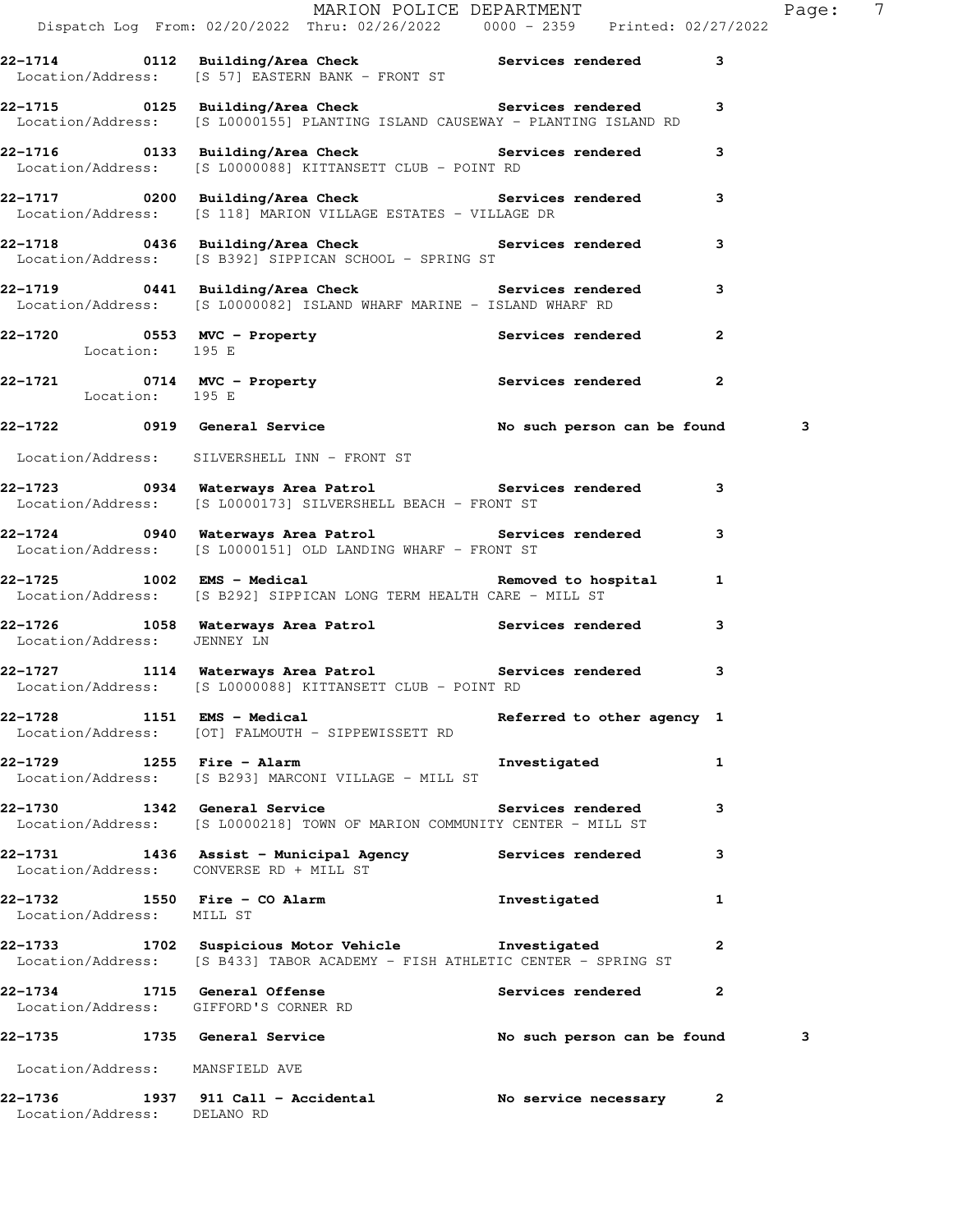**22-1737 2001 9-1-1 Call - Abandoned No service necessary 2**  Location/Address: [S B292] SIPPICAN LONG TERM HEALTH CARE - MILL ST

## **For Date: 02/26/2022 - Saturday**

|                                                                       | 22-1738       0222  Building/Area Check          Services rendered<br>Location/Address: [S L0000172] BREW-FISH - SPRING ST           |                            | 3              |
|-----------------------------------------------------------------------|--------------------------------------------------------------------------------------------------------------------------------------|----------------------------|----------------|
|                                                                       | 22-1739       0248  Building/Area Check          Services rendered<br>Location/Address: [S L0000088] KITTANSETT CLUB - POINT RD      |                            | 3              |
|                                                                       | 22-1740      0256 Building/Area Check         Services rendered<br>Location/Address: [S 80] CUMBERLAND FARMS (NORTH) - WAREHAM RD    |                            | 3              |
|                                                                       | 22-1741 6259 Building/Area Check the Services rendered<br>Location/Address: [S L0000061] GILDA'S STONE ROOSTER - WAREHAM RD          |                            | 3              |
|                                                                       | 22-1742 		 0303 Building/Area Check 		 Services rendered<br>Location/Address: [S L0000173] SILVERSHELL BEACH - FRONT ST              |                            | 3              |
| Location/Address: MOORINGS RD                                         | 22-1743 0311 Building/Area Check Services rendered                                                                                   |                            | 3              |
|                                                                       | 22-1744 		 0315 Building/Area Check 		 Services rendered<br>Location/Address: [S L0000074] HILLER DODGE - MILL ST                    |                            | 3              |
|                                                                       | 22-1745      0329  Building/Area Check          Services rendered     3<br>Location/Address: [S L0000088] KITTANSETT CLUB - POINT RD |                            |                |
| 22-1747 0908 General Service<br>Location/Address: QUAIL'S CROSSING RD |                                                                                                                                      | Referred to other agency 3 |                |
| 22-1746 0916 EMS - Medical<br>Location/Address: REZENDES TER          |                                                                                                                                      | Removed to hospital 1      |                |
| Location/Address: DELANO RD                                           | 22-1748 0930 Motor Vehicle Stop                                                                                                      | Verbal warning             | $\overline{a}$ |
|                                                                       | 22-1749 1100 Motor Vehicle Stop                                                                                                      |                            |                |
|                                                                       | Location/Address: RT 195 OVERPASS - FRONT ST                                                                                         | Verbal warning and 2       |                |
| Location/Address: QUAIL'S CROSSING RD                                 | 22-1750 1105 General Service<br>Ligation (Address: OUAILLS CROSSING RD                                                               | Referred to other agency 3 |                |
|                                                                       | 22-1751 1133 Motor Vehicle Stop<br>Location/Address: WAREHAM RD + HERMITAGE RD                                                       | Verbal warning             | $\mathbf{2}$   |
|                                                                       | 22-1752 1147 Motor Vehicle Stop Nerbal warning 2<br>Location/Address: [S L0000061] GILDA'S STONE ROOSTER - WAREHAM RD                |                            |                |
|                                                                       | 22-1753 1226 Follow Up Investigation Services rendered 3<br>Location/Address: [S B271] TOWN OF MARION POLICE DEPARTMENT - MILL ST    |                            |                |
| 22-1754 1235 Animal Complaint<br>Location/Address: FRONT ST           |                                                                                                                                      | Investigated               | 3              |
| 22–1755                                                               | 1412 Assist/Other Police Department Services rendered<br>Location/Address: [S1] MM 32.4 - ROUTE 195 EB                               |                            | $\mathbf{2}$   |
| $22-1756$ 1503 D.M.V.                                                 | Location/Address: [S L0000040] CUMBERLAND FARMS (SOUTH) - WAREHAM RD                                                                 | <b>Services rendered</b>   | 3              |
| 22–1757<br>Location/Address: FRONT ST                                 | 1511 Motor Vehicle Stop                                                                                                              | Verbal warning             | $\mathbf{2}$   |
| 22-1758 1514 EMS - Medical<br>Location/Address: EAST AVE              |                                                                                                                                      | Services rendered          | 1              |